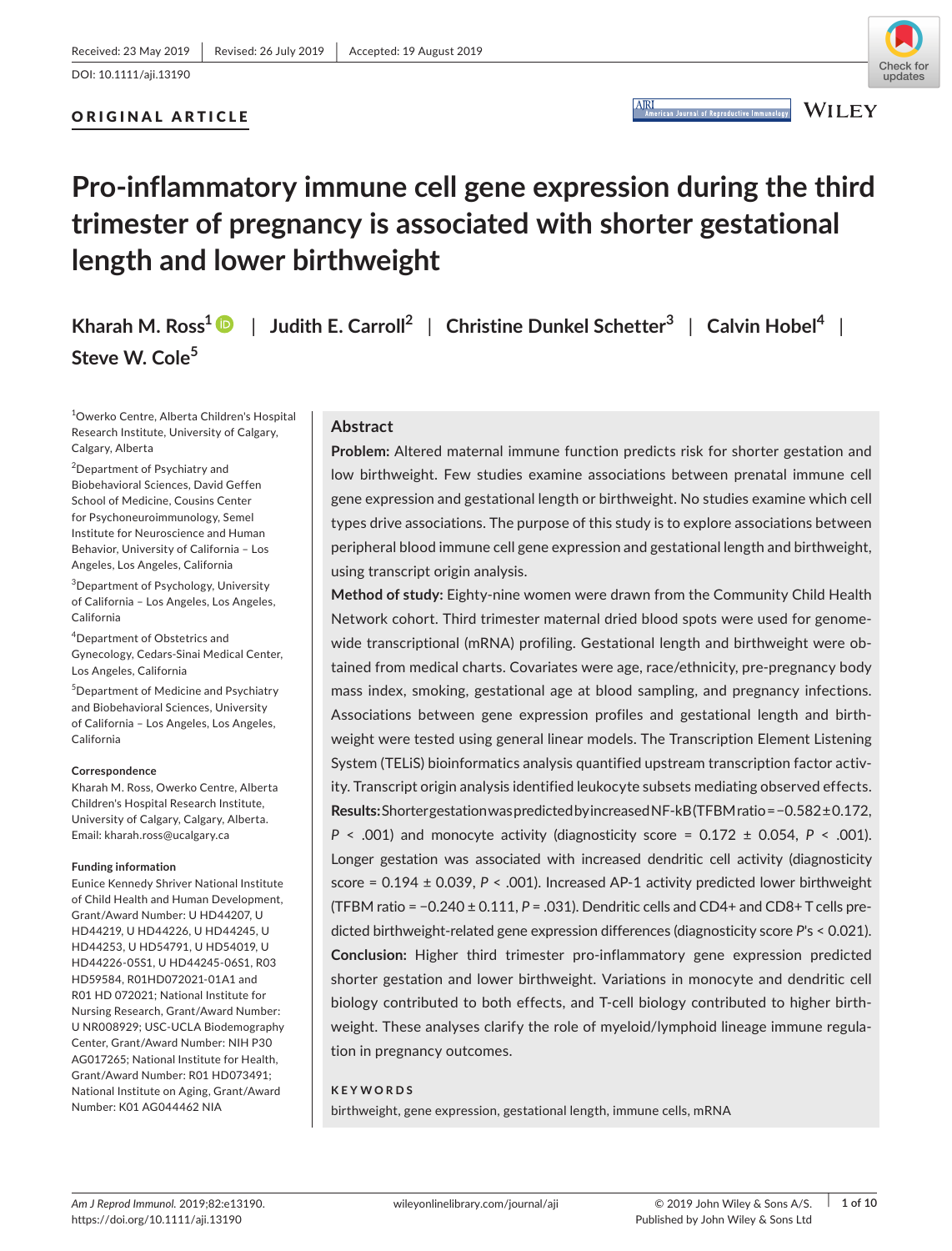# **1** | **INTRODUCTION**

Inflammatory and immune processes play key regulatory roles across pregnancy, $1,2$  and evidence from human and animal studies suggests that dysregulation of inflammatory and immune processes during pregnancy is associated with risk for adverse pregnancy out‐ comes, such as shorter gestation or low birthweight.<sup>2-4</sup> Infections during pregnancy and lifestyle factors associated with increased in‐ flammation, for example obesity and smoking, have been associated with risk for preterm birth.<sup>2,3,5-11</sup> And elevated levels of peripheral inflammatory markers have been observed in women who went on to have preterm labor compared with those who did not.<sup>7,12-14</sup> There is also evidence that inflammatory pathways could play a role in risk for low birthweight. For example, preeclampsia, an inflammation‐as‐ sociated hypertensive disease of pregnancy, $15-17$  increases risk for small for gestational age infants. And some studies have reported associations between elevated pro‐inflammatory markers across pregnancy and risk for lower birthweight.18-23

Systemic changes in immune activity are regulated in large part by upstream changes in immune cell gene expression. To date, the majority of immune‐related gene expression studies have focused on expression in the placenta, fetal membranes, or associated tis‐ sues, $24-27$  and have generally observed increased pro-inflammatory gene expression predicting risk for shorter gestational length and lower birthweight. A few studies have detected differences in im‐ mune cell gene expression between women who did or did not de‐ liver preterm.<sup>28-31</sup> In a sample of 1878 pregnant women, gene set enrichment analysis, which analyzes mRNA patterns based on pre‐ specified gene sets, that is groups of genes that share common biological function, regulation, or chromosomal locations, $32$  was used to show that compared with women who delivered term, those who delivered preterm had altered third trimester inflammatory gene sets and pathways, independent of birthweight and early pregnancy urinary tract infections. This included up-regulated leukocyte migration, NF‐kB, cytokines and cytokine receptors, and toll‐like and NOD‐like receptor signaling, and down‐regulated genes associated with T-cell activation. Another analysis of data obtained from three separate studies (combined  $N = 339$ ), each of which collected maternal blood immediately before or during delivery, reported that, compared with women who delivered term, women who delivered preterm had immune cell gene expression patterns indicative of upregulated innate immunity pathways and down‐regulated adaptive immunity pathways. $31$  Collectively, these results suggest that upregulated innate immunity and inflammatory gene expression during later pregnancy are associated with shorter gestation. However, studies that compare immune cell gene expression between women with and without preterm delivery have a number of limitations. For example, there is evidence that immune cell gene expression profiles vary as a function of gestational age, $33$  and appropriately matching women who deliver preterm with those who do not on gestational age at sampling can be a challenge, $^{29}$  making it difficult to determine whether differences are due to preterm delivery or sample collec‐ tion timing. Additionally, most studies cannot account for medical

factors associated with preterm delivery that also affect immune cell gene expression, such as glucocorticoid treatment<sup>29</sup> or presence of infection. $31$  These confounding factors are somewhat mitigated if gestational length is examined as a continuous variable, rather than comparing term and preterm pregnancies. However, no studies were identified that examined associations between immune cell gene expression patterns and gestational length. In addition, no studies have examined associations between prenatal inflammatory gene expres‐ sion in blood and birthweight.

In addition, previous work on peripheral immune cell gene expression during pregnancy focused on general differences in gene expression in whole blood samples<sup>28</sup> (For an exception, see Ref. 29). This approach, however, does not take into consideration the many kinds of immune cells that play roles in maintaining pregnancy and/ or initiating processes that lead to labor and delivery. Natural killer cells, monocytes, macrophages, and dendritic cells, various classes of T cells, and neutrophils have all been identified as playing import‐ ant roles during pregnancy.<sup>34-40</sup> Without understanding which immune cells in the maternal circulating blood cell pool contribute to the aggregate transcriptomic association with gestational length or low birthweight, it is difficult to determine which mechanistic path‐ ways are involved or identify targets for clinical intervention. One way to approach this question is to apply a specialized bioinformatic method called transcript origin analysis, which was developed to identify the specific cell subsets that contribute to differential gene expression profiles measured within an aggregate cell population.<sup>41</sup>

As such, the purpose of this study was to explore links between pro-inflammatory gene expression and cellular activation profiles in maternal blood samples collected during the third trimester of pregnancy and gestation length and birthweight. A diverse, low‐ income sample of women was recruited as part of the Community Child Health Network (CCHN), a prospective study of chronic stress and postpartum outcomes. These analyses focus on the subset of women who became pregnant again over the follow‐up, and for which banked third trimester dried blood spot (DBS) samples were available for immune cell gene expression assay. We hypothesized that up-regulated pro-inflammatory gene expression would be associated with shorter gestational length (independent of birthweight) and lower birthweight (independent of gestational length), as tested using bioinformatic measures of transcription factor activity derived from genome-wide transcriptional profiling data.<sup>42</sup>

#### **2** | **METHODS**

#### **2.1** | **Participants**

Data were drawn from the Community Child Health Network (CCHN), funded by the Eunice Kennedy Shriver National Institutes of Child Health and Human Development (NICHD) and National Institutes of Health (NIH). The larger CCHN cohort consists of 2510 low‐income Black, White, and Latina women recruited from five sites across the USA (Washington, DC; Baltimore, MD; Los Angeles, CA; Lake County, IL; eastern North Carolina). Women were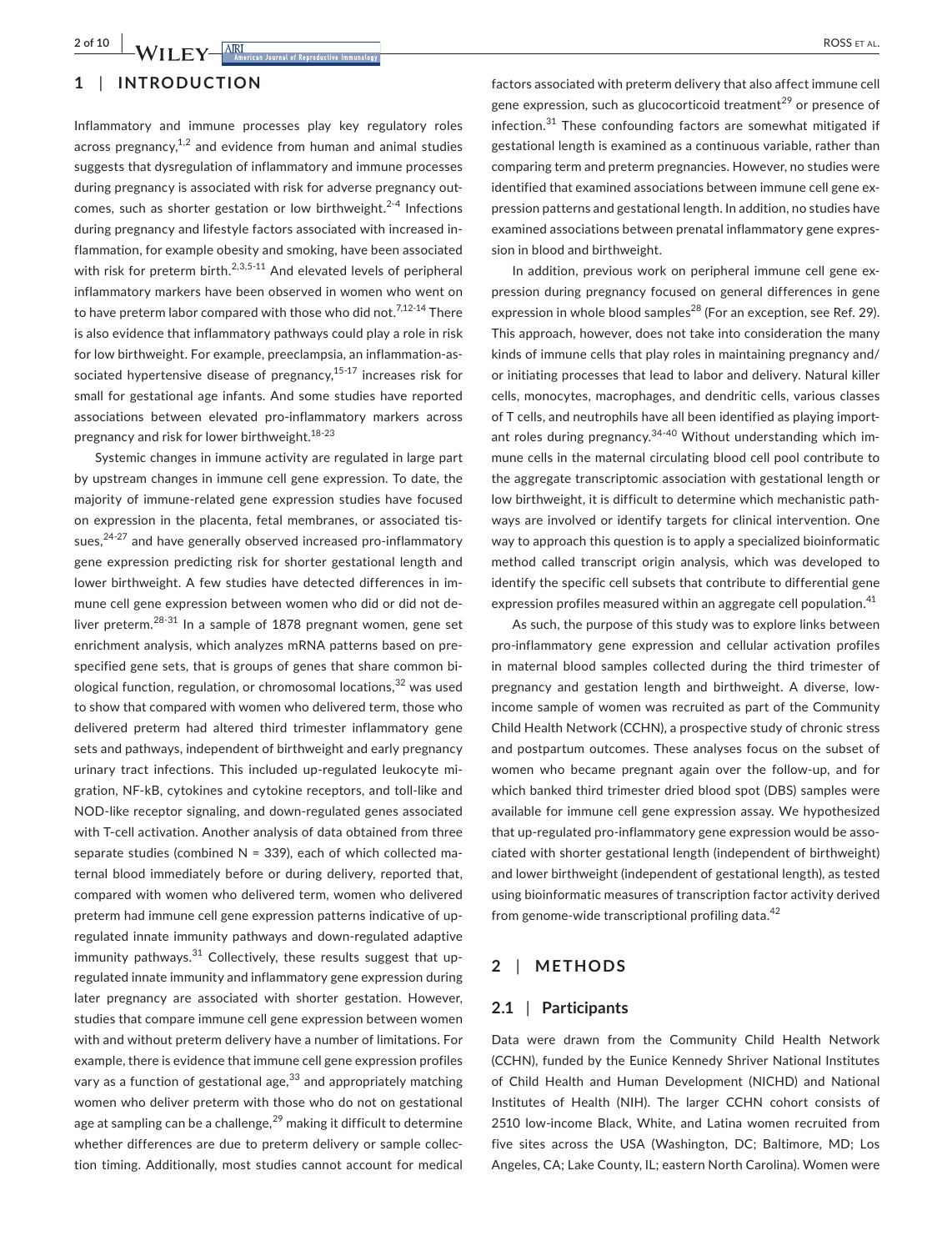recruited following the birth of a child, as per eligibility criteria and recruitment procedures reported elsewhere (Figure 1).<sup>43,44</sup> First assessments occurred at 1 month postpartum and continued every 6 months up to 2 years after the birth of the index child (n = 2089). At some point over the follow-up, 416 participants (20%) indicated that they had become pregnant again. Of those, 343 (82%) consented to participate in the subsequent pregnancy follow‐up study, and 250 (73%) completed an assessment during the third trimester of preg‐ nancy. Of the 250 participants, 234 (94%) consented to providing a dried blood spot (DBS) sample, which were used in the original study to assay blood metabolic indicators (data not presented). A total of 89 women (38%) had banked DBS available for additional assays, and had information available on birth outcomes, that is ges‐ tational length or birthweight. As such, our final sample consisted of 89 women who became pregnant over the follow‐up and had both banked DBS and birth outcome data. Participants provided informed, signed consent to participate, and all protocols followed Declaration of Helsinki procedures. Study procedures and protocols were reviewed and approved by the Institutional Review Boards of all community and academic institutions associated with CCHN.<sup>43</sup>



#### **2.2** | **Procedure**

Women completed structured interviews in their homes before the subsequent pregnancy (preconception) which was at 1, 6, and 12 months after the birth of a child, and during the second and third trimester of the subsequent pregnancy. Interviews were conducted in English or Spanish, with attempts to match interviewer and participant ethnicity. Dried blood spots (DBS) were collected during the third trimester of pregnancy, and assayed for inflammatory gene ex‐ pression (mRNA). Both gestation length (weeks) and birthweight (g) were obtained from medical chart review following delivery.

#### **2.3** | **Inflammatory gene expression**

A non‐fasting blood sample was collected onto a DBS card and assayed for genome‐wide transcriptional profiles using RNAseq. Briefly, a finger was lanced and capillary blood collected on filter paper. DBS cards were allowed to dry for 30 minutes, and then stored at −30°C until a subset of each sample was assayed for meta‐ bolic markers (data not reported here). Remaining DBS were stored at −80°C and shipped to the UCLA Social Genomics Core Laboratory for RNA extraction as previously described.<sup>45</sup> RNA samples were converted to cDNA libraries using the QuantSeq 3′ mRNA‐Seq Library Prep Kit FWD for Illumina (Lexogen Inc) and sequenced using an Illumina HiSeq4000 instrument (Illumina Inc) in the UCLA Neuroscience Genomics Core Laboratory, following the manufac‐ turers' standard protocol. All samples passed endpoint quality as‐ surance thresholds for DBS RNAseq samples, including >10 million single-strand 65-nucleotide reads per sample, >90% of reads aligning to the reference human genome, and a correlogram average pro‐ file *r* ≥ .80. Gene expression values were normalized to transcript counts per million total transcripts and  $log<sub>2</sub>$ -transformed for analysis by linear statistical models as outlined below.

### **2.4** | **Covariates**

Covariates considered for inclusion in analyses were maternal demo‐ graphics (age [years] in the third trimester of pregnancy, and mater‐ nal race/ethnicity [Black vs all, Latina vs all]), alcohol consumption, smoking, infection reported or treated over the pregnancy (yes/no), gestational age at the third trimester assessment, and pre‐pregnancy body mass index (BMI). Pre‐pregnancy BMI was included as a co‐ variate because adipose tissue produces inflammatory markers, and pre‐pregnancy BMI is associated with inflammatory activity during pregnancy.46 Maternal obesity is also associated with risk for shorter gestational length and low birthweight.<sup>47</sup> Height and weight measurements were taken at 1, 6, and 12 months postpartum and were used to calculate BMI ( $\text{kg/m}^2$ ), by dividing weight by height-squared. Pre‐pregnancy BMI was defined as the BMI value obtained at the last preconception assessment.

Infections are characterized by an immune response and thus al‐ tered immune cell gene expression patterns, and infections during FIGURE 1 Participant recruitment and retention flowchart pregnancy are associated with risk for pregnancy complications,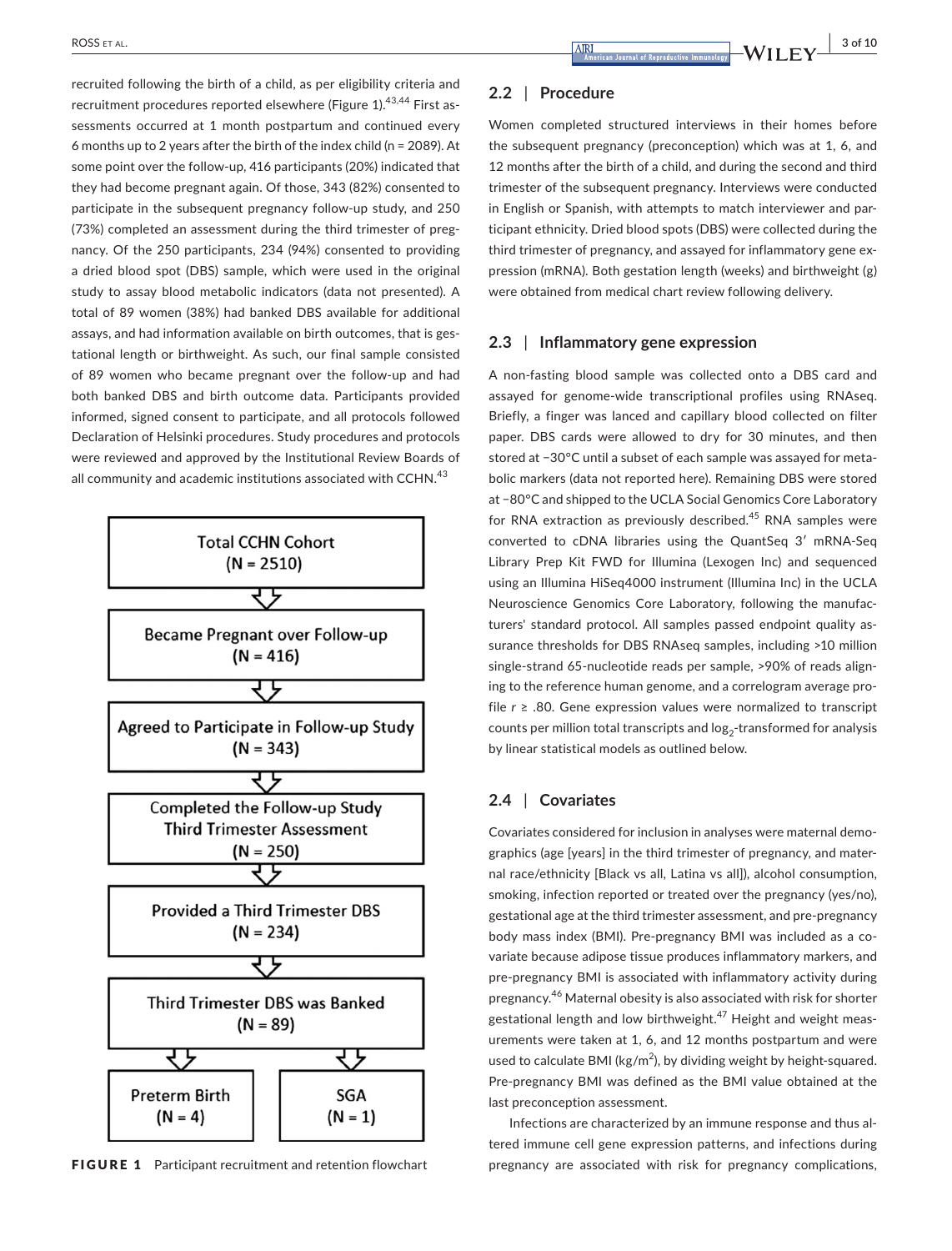**4 of 10 |**  ROSS et al.

such as shorter gestation.<sup>2</sup> Infections reported and treated over the subsequent pregnancy were obtained from medical risks and conditions reported in response to structured questions administered during the second and third trimester interviews. They included whether a care provider had informed the participant they had, for example, a bladder infection, or were "given any medications to treat infections, such as vaginal, bladder, or kidney infections, during this pregnancy?" If women responded "yes" to any of these questions they were coded as having an infection in pregnancy.

Alcohol consumption and smoking are health behaviors associ‐ ated with altered immune and inflammatory activity,<sup>48,49</sup> and risk for pregnancy complications.<sup>47</sup> Few women reported any alcohol consumption ( $N = 1$ , 1%) or any cigarette use ( $N = 5$ , 4%) at any point over the subsequent pregnancy. As such, these variables were not included in the analyses, although women who reported alcohol consumption and cigarette use were retained in analyses.

Evidence suggests that immune and inflammatory activity changes systematically over the course of pregnancy,  $50,51$  and so immune cell gene expression profiles could also be affected by gestational age at blood sampling. Gestational age at blood sampling was calculated based on reported estimated date of conception (based on last menstrual period).

Consequently, final covariates were maternal age, race/ethnicity, pre-pregnancy BMI, infection reported over pregnancy, and gestational age at the time of blood sampling, and gestational length (in models predicting birthweight) or birthweight (in models predicting gestational length).

#### **2.5** | **Statistical analyses**

Gene expression data were analyzed using standard methods for targeted hypothesis testing in genome‐wide transcriptional profiles.41,42,52-54 Gene expression data were normalized "gene transcripts per million total transcripts" (TPM), floored at 1 TPM,  $\log_2$ -transformed, and screened to exclude transcripts that varied by  $<$  0.5 log<sub>2</sub> units across participants (to remove genes that were generally undetectable or showed no appreciable variation in expres‐ sion levels across samples). Remaining data were analyzed using a standard general linear statistical model<sup>55</sup> treating  $log<sub>2</sub>$  TPM values as the dependent measure, gestational age and birthweight as the key independent measures, and age (in years), BMI (kg/m $^2$ ), and race/ ethnicity as covariates. Where indicated, ancillary analyses addition‐ ally controlled for variations in leukocyte subset prevalence by in‐ cluding as covariates the abundance of mRNAs encoding CD3, CD4, CD8, CD19, CD14, CD16, and CD56. Models were estimated using the Java JAMA matrix algebra package (1.0.3) to implement standard open source numerical algorithms for ordinary least squares param‐ eter estimation.<sup>56</sup> The goal of these analyses was to provide maximum‐likelihood point estimates of differential gene expression to serve as input into higher‐order bioinformatics analyses that test for transcriptome‐wide alterations in the activity of a priori‐specified transcription factors and inflammation‐related cell types (described below). As such, no statistical significance testing was conducted at

the level of individual genes (only at the level of the downstream bioinformatic inferences derived from gene sets defined by point estimates of differential expression magnitude). Point estimates of differential expression were used because they have been found to provide more replicable gene lists than those derived from gene‐ specific statistical testing.<sup>52,57,58</sup>

Primary analyses used empirical gestational length‐ or birth‐ weight-associated differences in genome-wide transcriptional profiles to test for differential activity of pro-inflammatory transcription factors, NF‐κB and AP‐1, as well as the generally anti‐in‐ flammatory glucocorticoid receptor (GR). These analyses took as input all genes that showed ≥2.0‐fold difference in average ex‐ pression across the range from 2 SD below the average gestational length (or birthweight) to 2 SD above the average (ie, over the 4‐SD range of normal variation). Gene lists were analyzed using a 2‐sam‐ ple variant of the Transcription Element Listening System (TELiS<sup>42</sup>) quantifying the prevalence of NF‐κB and AP‐1 transcription factor‐ binding motifs (TFBMs) within the promoters of differentially expressed genes using TFBMs derived from the TRANSFAC database (V\$NFKAPPAB\_01 and V\$AP1\_Q6, respectively). Results were av‐ eraged across 9 alternative technical specifications involving vari‐ ations of promoter length (−300, −600, and −1000 to +200 bp) and TFBM detection stringency (MatSim 0.80, 0.90. 0.95). In all analy‐ ses, statistical testing was based on standard errors derived from bootstrap resampling of linear model residual vectors (to account for correlation among genes). Two‐tailed *P* values <.05 were considered statistically significant.

Secondary analyses used transcript origin analysis<sup>41</sup> to identify the specific leukocyte subsets giving rise to the observed dif‐ ferences in gene expression associated with gestational length‐ or birthweight. Using reference data from transcriptome profiling of isolated leukocyte subsets (GEO GSE1133), these analyses map the same set of gestational age- and birthweight-associated genes used above to cell type-specific diagnosticity scores that indicate the extent to which those genes are distinctively expressed by CD4+ T cells, CD8+ T cells, B cells, NK cells, monocytes, or BDCA2+ plas‐ macytoid dendritic cells.<sup>59</sup> Scores are defined as in Cole, Hawkley, Arevalo, Cacioppo<sup>41</sup> computed using the JAMA matrix algebra package, and tested for statistically significant over‐representation for each cell type based on standard errors derived from bootstrap re‐ sampling of linear model residual vectors (to account for correlation among genes). Two-tailed P values <.05 were considered statistically significant.

#### **3** | **RESULTS**

#### **3.1** | **Sample characteristics**

Sample characteristics are presented in Table 1. The sample was approximately half Latina, a quarter White, and a quarter Black, and participants were on average 27.9  $\pm$  5.22 years old during the third trimester of pregnancy. Average gestational length was  $39.2 \pm 3.69$  weeks, ranging from 36.3 to 42 weeks gestational age.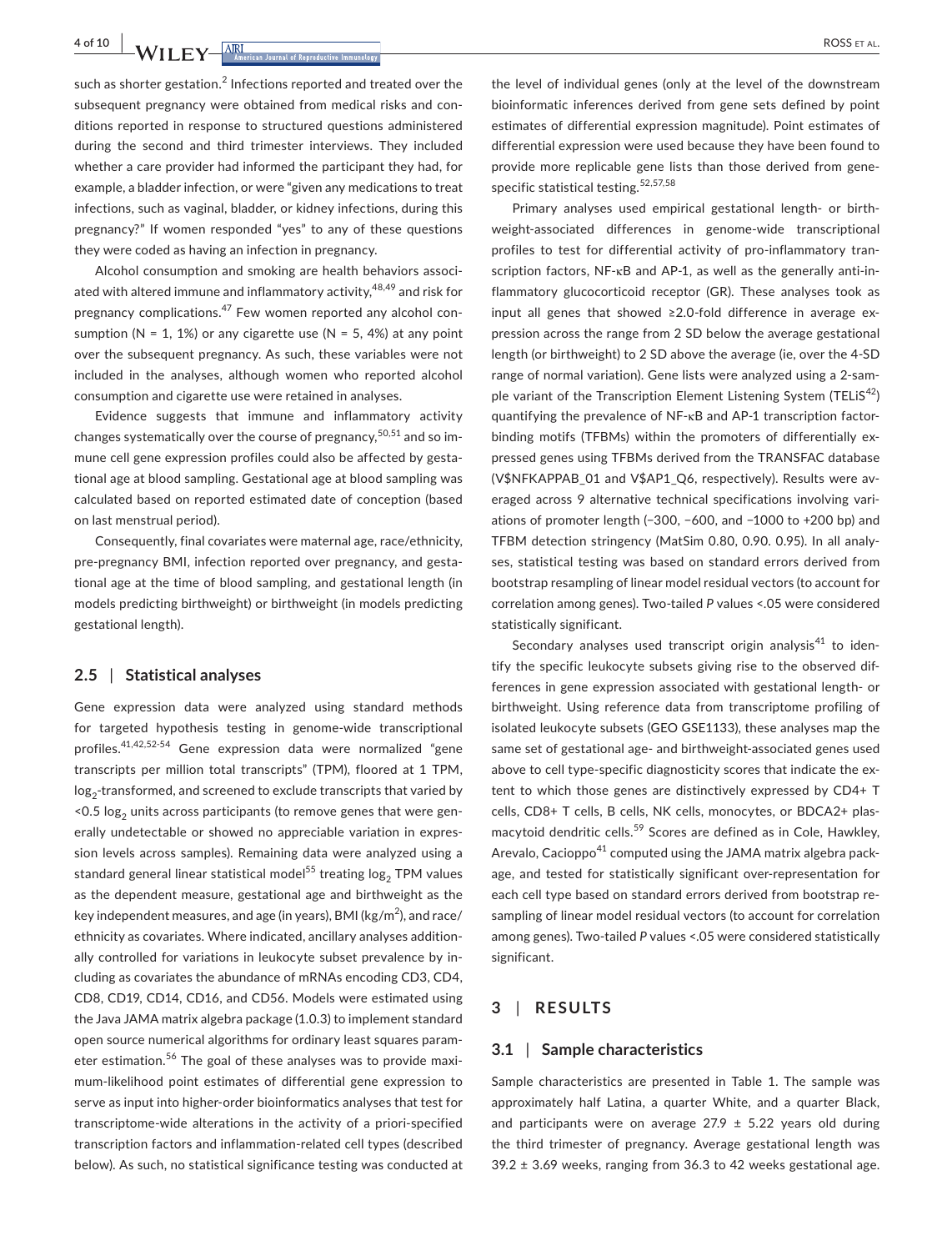Four infants (4%) were born preterm, defined as before 37 weeks gestational age. Average gestational weight was  $3413 \pm 447$  g, ranging from 2105 to 4750 g. Only one infant (1%) fell below the lower end of the normal range for birthweight (2500 g). Gestational age at birth and birthweight was significantly correlated, *r* = .303, *P* = .008, such that infants who were born later also tended to be heavier.

## **3.2** | **Gestational length**

Genome‐wide analyses of maternal blood samples collected during the third trimesteridentified 1532 gene transcripts that showed >2.0‐ fold difference in average expression level over the range of normal variation in gestational length (ie, over the range from 2 SD below the average to 2 SD above average), after controlling for age, race/ ethnicity, pre‐pregnancy BMI, recent infection status, gestational age at the time of blood sampling, and birthweight (989 transcripts up‐regulated in association with gestational length and 543 down‐ regulated). In analyses of the two key pro‐inflammatory transcription factors (NF‐kB and AP‐1), promoter‐based bioinformatic analyses of transcription factor‐binding motifs in the promoters of up‐ vs down‐ regulated genes linked longer gestational length to lower activity of NF‐κB (ie, associating earlier gestation with relatively greater NF‐κB activity: log<sub>2</sub> TFBM ratio −0.582 ± standard error 0.172, *P* < .001; Figure 2A). Gestational length showed a paradoxical positive as‐ sociation with the other major pro-inflammatory signaling pathway analyzed, AP‐1 (+0.281 ± 0.100, *P* = .006; Figure 2A).

Next, we used transcript origin analysis to identify specific leukocyte subsets that may have contributed to the overall tran‐ scriptome differences associated with gestational length. Genes em‐ pirically associated with shorter gestational length at birth derived predominately from monocytes (mean cell type diagnosticity score: +0.172 ± 0.054, *P* < .001), whereas genes empirically associated with longer gestational length derived predominately from dendritic cells (+0.194 ± 0.039, *P* < .001; Figure 2B). However, we found no dif‐ ference in expression of canonical dendritic cell activation markers (*CD83*, *CD40*, *CD80*, *CD86*, *CXCL8*, OX40/*TNFRSF4*) in association with gestational length ( $P = 0.36$  for the 6-gene composite score).

#### **TABLE 1** Sample characteristics  $(N = 89)$

| Variable                              | Mean $±$ SD or<br>% (N) |
|---------------------------------------|-------------------------|
| Age(y)                                | $27.9 \pm 5.22$         |
| Race/ethnicity                        |                         |
| Black                                 | 27(24)                  |
| Latina                                | 46(41)                  |
| White                                 | 27(24)                  |
| Pre-pregnancy BMI ( $\text{kg/m}^2$ ) | $29.5 \pm 6.07$         |
| Infection over pregnancy (yes)        | 30(28)                  |
| Third trimester gestational age (wk)  | $32.9 \pm 3.69$         |
| Gestational length (wk)               | $39.2 \pm 1.05$         |
| Birthweight (g)                       | $3413 \pm 447$          |

#### **3.3** | **Birthweight**

Genome‐wide analyses identified 1260 gene transcripts that showed >2.0-fold difference in average expression level over the range of normal variation in birthweight (ie, over the range from 2 SD below the average to 2 SD above average) after control for age, race/ethnicity, pre‐pregnancy BMI, recent infection status, gestational age at blood sampling, and gestational length (612 tran‐ scripts up-regulated and 648 down-regulated). Promoter-based bioinformatics linked greater birthweight to lower activity of AP‐1 (ie, associating relative low birthweight with relatively greater AP-1 activity: −0.240 ± 0.111, *P* = .031), but no difference in NF‐κB activity (−0.234 ± 0.207, *P* = .260; see Figure 3A).

In analyses of cellular origins of differentially expressed tran‐ scripts, genes empirically associated with lower birthweight derived predominately from dendritic cells (+0.157 ± 0.036, *P* < .001) whereas genes empirically associated with higher birthweight derived pre‐ dominately from CD4+ T cells (+0.081 ± 0.026, *P* = .002), CD8+ T cells (+0.091 ± 0.026, *P* < .001) and dendritic cells (+0.077 ± 0.037, *P* = .021; see Figure 3B). Again, we found no difference in expression of canonical dendritic cell activation markers (*CD83*, *CD40*, *CD80*, *CD86*, *CXCL8*, OX40/*TNFRSF4*) in association with birthweight (*P* = .68 for the 6‐gene composite score).

# **4** | **DISCUSSION**

The purpose of this study was to extend previous work on associations between maternal immune cell gene expression and birth outcomes by identifying specific pro‐inflammatory transcription factors and leukocyte subsets associated with variations in gestational length and birthweight. Using a sample of low‐income, diverse women, we replicated previous findings reporting an as‐ sociation between increased pro-inflammatory gene expression during the third trimester of pregnancy and shorter gestational length, $28-31$  and also report here a similar association between increased pro‐inflammatory immune cell gene expression and lower birthweight, independent of gestational length. However, the specific pro‐inflammatory transcription factors implicated in driving the observed transcriptome variations differed by outcome, with elevated NF‐κB activity associated with shorter ges‐ tational length, and elevated AP‐1 activity associated with lower birthweight. Analyses of the specific leukocyte subsets involved implicated dendritic cells in structuring the aggregate blood transcriptome profiles associated with both longer gestational length, independent of birthweight, and greater birthweight, independent of gestational length. CD4+ and CD8+ T‐cell subsets were also im‐ plicated in greater birthweight, but not longer gestational length. Less favorable birth outcomes were associated with increased expression of monocyte-related genes (gestational length, consistent with other studies<sup>29,31</sup>) and dendritic cell-related genes (birthweight). This is the first study to examine associations be‐ tween immune cell gene expression profiles and gestational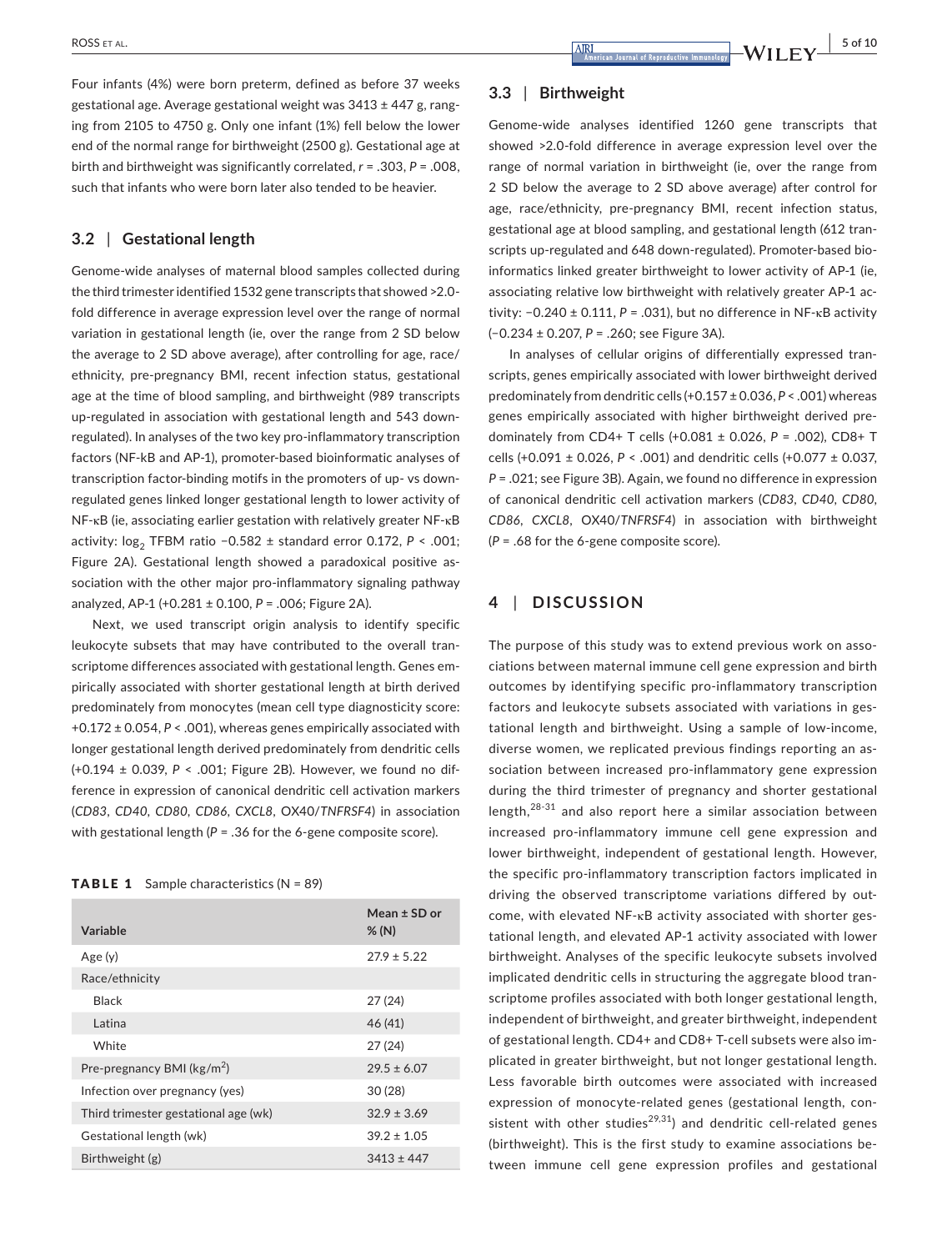

FIGURE 2 A, Promoter-based bioinformatics analyses of transcription factor‐binding motifs in promoters of up‐ vs down‐regulated genes associated with gestational length. B, Results of transcript origin analysis to identify leukocyte subsets that could account for overall transcriptome differences associated with gestational length

FIGURE 3 A, Promoter-based bioinformatics analyses of transcription factor‐binding motifs in promoters of up‐ vs down‐regulated genes associated with birthweight. B, Results of transcript origin analysis to identify leukocyte subsets that could account for overall transcriptome differences associated with birthweight

length and birthweight in a sample of women who primarily de‐ livered infants of average size at term. Overall, these results are consistent with previous research linking inflammatory processes to premature delivery, $7.12\times14$  and suggest that these processes also play an important role in the gestational length of healthy, term pregnancies. These results also extend previous findings by iden‐ tifying specific transcription control pathways and cell types that can be targeted for future mechanistic research. This study also expands the precision of examination of pregnancy outcomes by analyzing the molecular correlates of low birthweight (independ‐ ent of gestational length), and gestational length (independent if birthweight).

Our findings are consistent with previous research reporting associations between third trimester pro‐inflammatory immune cell gene expression and risk for shorter gestational length.<sup>28</sup> Heng et al<sup>28</sup> observed that, during the third trimester of pregnancy, women who went on to have spontaneous preterm birth had up‐regulated enriched gene sets that included cytokine

signaling, infection and wound healing, leukocyte migration, and NF‐kB‐regulated pathways. We also observed an association be‐ tween shorter gestational length and up‐regulated pro‐inflamma‐ tory gene expression via increased activity of the transcription factor NF‐kB. Moreover, transcript origin analyses indicated that genes associated with shorter gestational length were primarily derived from monocytes, highlighting the importance of the in‐ nate immune system in regulating immune processes related to gestational length.<sup>36,40</sup> These findings and those reported by Heng et  $al^{28}$  are consistent with the body of work reporting associations with increased peripheral pro-inflammatory immune proteins and shorter gestational length.<sup>7,12-14</sup> Collectively, this suggests that NF‐kB and pro‐inflammatory gene activation in peripheral blood cells could be implicated in pathways leading to shorter gestational length.

Additional transcript origin analyses indicated that immune cell gene expression associated with *longer* gestational length was primarily attributable to dendritic cells. This is consistent with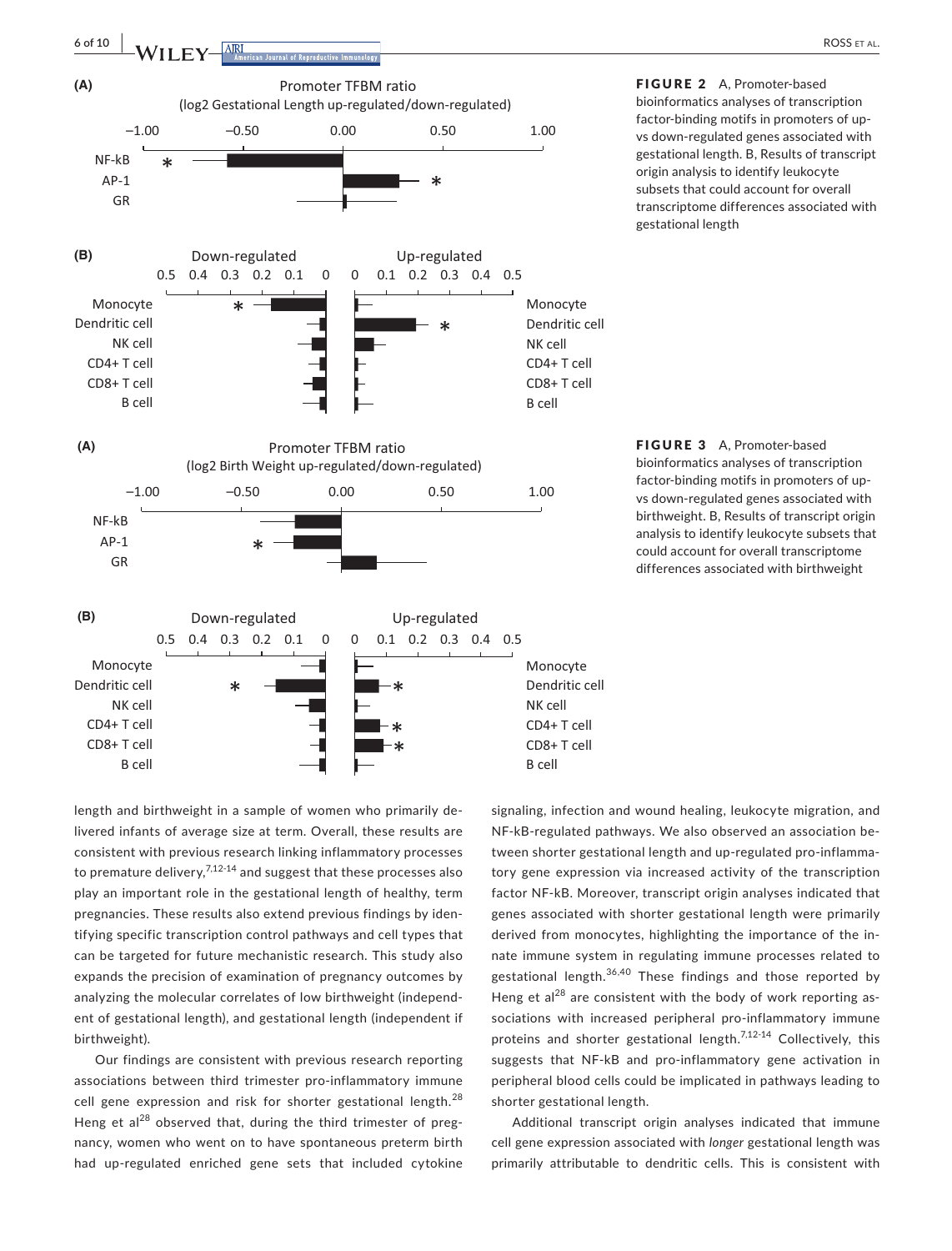research underlying the importance of dendritic cells in maintain‐ ing pregnancy. There are shifts in dendritic cell populations and pattern of activation that promote fetal tolerance and maintenance of a Th2 shift during pregnancy.<sup>60-63</sup> This is in part achieved through unique changes in dendritic cell activity toward the end of pregnancy, characterized by increases in dendritic cell activa‐ tion but without corresponding increased expression of HLA‐DR, an MHC II class receptor that recruits and activates  $T$  cells.<sup>63</sup> Together, this produces dendritic cells that are active but do not trigger pathways antithetical to immunotolerance, and thus sup‐ port maintenance of pregnancy. However, in this study we found no significant association between gestational length and expres‐ sion of a set of canonical dendritic cell activation markers (CD83, CD80, CD86, CD40, OX40, CXCL8/IL‐8), either as an aggregate or individually. It is also important to note that the reference cell transcriptomes used in these analyses included only BDCA2+ plasmacytoid dendritic cells and did not explicitly distinguish them from other dendritic cell subtypes (eg, CD1c/BDCA1+ myeloid dendritic cells or CD141/BDCA3+ dendritic cells). As such, the observed dif‐ ference in dendritic cell transcriptomic activity may reflect changes in cell differentiation or trafficking, rather than classical dendritic cell maturation to an antigen‐presenting phenotype. This hypoth‐ esis could also account for the paradoxical association observed between increased activity of the pro-inflammatory AP-1 transcription factor and longer gestational length. AP‐1 is involved in regulating genes related to dendritic cell migration,<sup>64</sup> and so links between increased AP-1 activity and longer gestational length could indicate increased dendritic cell migration activity into the uterus to help maintain pregnancy.

Heng et al<sup>28</sup> also reported an association between preterm birth risk and third trimester down‐regulation of enriched gene expression sets that were implicated in viral responses and T‐cell activity (ie, up‐regulation of viral responses and T‐cell activity were implicated in longer gestational length). Indeed, gene expression patterns that indicate down-regulation of adaptive immunity in women who deliver preterm was also observed in blood samples collected just before or during delivery. $31$  Our transcription origin analyses did not detect differences in gene expression by gestational length that were attributable to T cells. But his pattern is possibly consistent with regulatory effect of dendritic cells on T cells, which include immune‐suppressive subtypes that promote fetal tolerance and pregnancy maintenance.<sup>65</sup> Regardless, additional research, for example on isolated, specific cell types and of in vitro cross‐cell activity during pregnancy, is required to evaluate these hypotheses.

These analyses are also novel in that associations between third trimester immune cell gene expression and birthweight were also considered. Independent of gestational length, lower birthweight was associated with up-regulation of genes regulated by the proinflammatory AP-1 transcription factor, but we observed no association for genes regulated by NF‐kB. It is possible that this finding reflects a distinct contribution from cytokines or cellular activation processes that that are independent of the NF‐kB pathway. Future

 **|** ROSS et al. **7 of 10**

research will be required to determine the biological processes lead‐ ing to AP‐1 activation, and to assess its significance in regulating the specific biological processes underlying birthweight and related pregnancy processes.

Interestingly, genes associated with both higher and lower birth‐ weight were attributable to dendritic cells. This finding may reflect differences in dendritic cell activation (ie, down‐regulation of basally expressed genes and simultaneous up-regulation of activation-associated genes), but it could also potentially reflect the activities of different dendritic cell subtypes and/or alterations in dendritic cell trafficking programs as noted above. For example, myeloid dendritic cells are conventional dendritic cells derived from monocytes that are activated by pathogens and cell death, whereas plasmacytoid or lymphoid dendritic cells display features consistent with lym‐ phoid lineage and are involved in tolerance maintenance and viral defense.<sup>61,63,66,67</sup> As such, it is conceivable that increased activity of myeloid dendritic cells could be associated with processes related to lower birthweight, and plasmacytoid dendritic cells with those related to higher birthweight. Given that canonical dendritic cell ac‐ tivation markers were not associated with birthweight, the present data do not suggest that alterations in antigen‐presenting function are likely to be involved. These analyses, however, do provide a ra‐ tionale for examining dendritic cell function more closely in future research on the determinants of low birthweight. These analyses also implicated CD4+ and CD8+ T cells in contributing to the whole blood transcriptome associated with higher birthweight. These ef‐ fects may reflect the well-known shift toward increased Th2 gene expression as the cellular immune system adapts to tolerate the fetal tissue graft.<sup>38</sup> Collectively, these results highlight the utility in considering the specific immune cells that could be driving differences in gene expression by birthweight, and point to additional avenues of research when understanding the immunological underpinnings of fetal development and growth.

There are several limitations to consider. First, our sample size is relatively small, consisting of 89 participants. However, our sample also consists of diverse, low-income women, traditionally underrepresented in health research. In addition, here we were able to control for confounds not consistently considered in the existing literature, that is infection and gestational age at sample collection. Second, gene expression data were derived from banked DBS, which tends to yield "noisier" transcriptome profiles than those derived from the larger blood volumes available from traditional venipuncture.<sup>45</sup> However, this "noise" implies that any true differences will be harder to detect, which underscores the strength of the particular pro‐inflammatory metrics examined here and suggests that additional patterns may potentially be detected in future studies that use venipuncture blood samples. Third, there were also few cases of preterm birth or of clinically de‐ fined "low birthweight" in this sample, so all conclusions should be taken as directional trends within the normal range of variation at de‐ livery. Although our results are broadly consistent with the expected association between immune gene activity and birth outcomes, these trends require further exploration in samples containing greater num‐ bers of preterm and low birthweight infants. Finally, it is important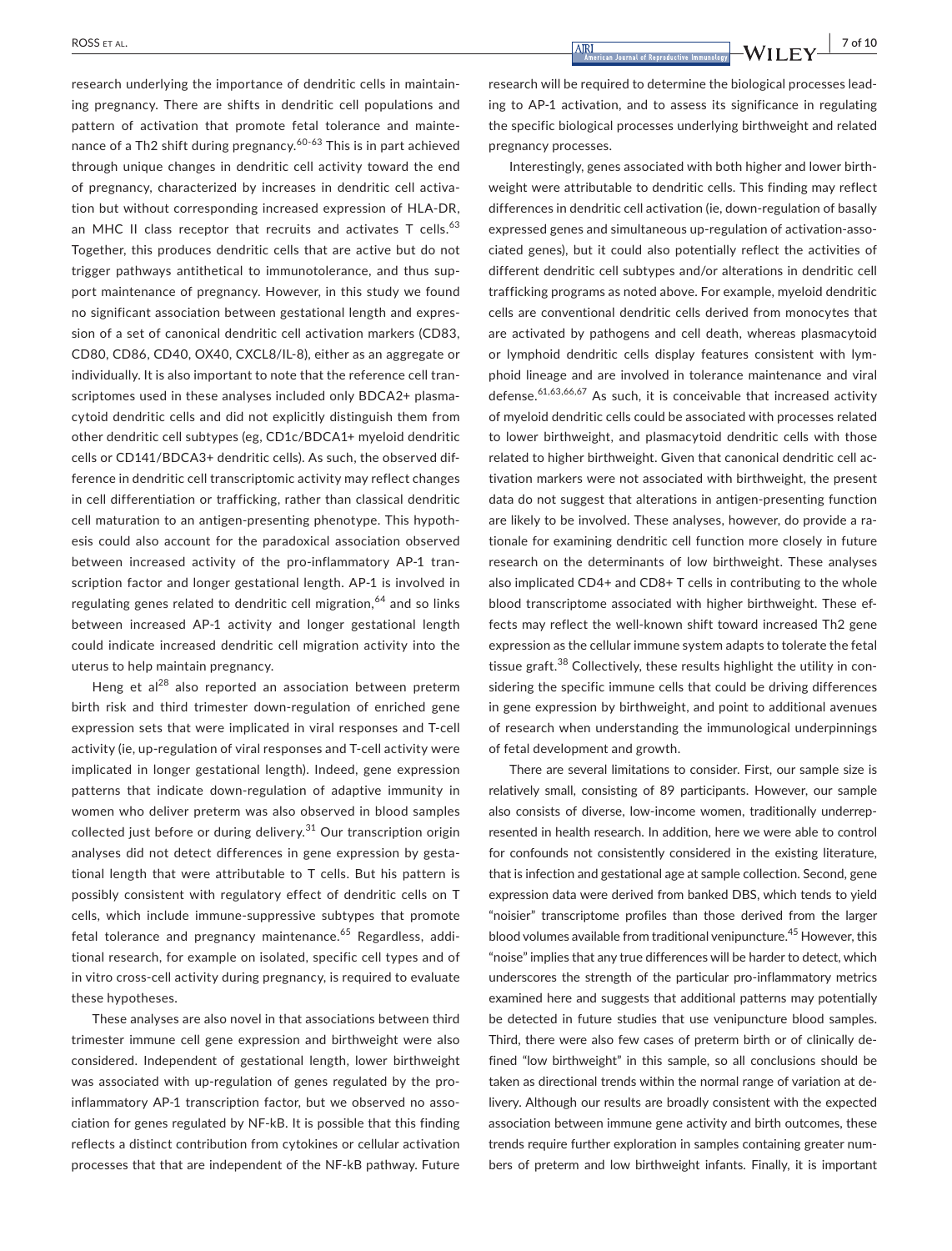**8 of 10 |**  ROSS et al.

to note that this study was neither designed nor powered to identify specific individual gene transcripts that are associated with gestational length or birthweight; it was designed only to test specific a priori‐de‐ fined hypotheses involving inflammation-related transcription factors and cells using an aggregate transcriptome‐wide bioinformatics anal‐ ysis that takes point estimates of differential gene expression as input (ie, there is no attempt to conduct statistical testing at the level of indi‐ vidual gene transcripts; statistical testing is conducted only at the level of transcription factor and/or cell identity composite scores derived up- and down-regulated gene sets). It is likely that additional transcriptional correlates of gestational length and birthweight exist that were not revealed by the present pre‐specified hypothesis‐testing analysis. Any such effects remain to be identified in future research using larger sample sizes and exploratory- or discovery-based statistical analyses.

In conclusion, increased pro-inflammatory gene expression in third trimester maternal blood samples was associated with both shorter gestational length and lower birthweight, via activity of the NF‐kB and AP‐1 transcription factors, respectively. Differences in immune cell gene expression by gestational length were attributed to monocytes and dendritic cells, and by birthweight to dendritic cells and T cells. These analyses contribute to our understanding of the pathways by which peripheral immune cell activity could increase risk for adverse pregnancy outcomes, that is shorter gestational length and low birthweight, and high‐ light the importance of examining cross‐cell regulation and activ‐ ity in future research.

#### **ACKNOWLEDGMENTS**

This study was conducted by Community Child Health Network (CCHN) through cooperative agreements with the Eunice Kennedy Shriver National Institute of Child Health and Human Development (UHD44207, U HD44219, U HD44226, U HD44245, U HD44253, U HD54791, U HD54019, U HD44226‐05S1, U HD44245‐06S1, R03 HD59584) and the National Institute for Nursing Research (U NR008929). This project received support from the Cousins Center for Psychoneuroimmunology, UCLA Semel Institute. Dried blood spot RNAseq assays were supported by the USC‐UCLABiodemography Center(NIH P30AG017265). K. Ross and C. Dunkel Schetter were supported through the National Institute for Health (R01 HD073491) and Eunice Kennedy Shriver National Institute of Child Health and Human Development (R01HD072021‐01A1). J. Carroll was supported by the National Institute on Aging (K01 AG044462 NIA) and NICHD (R01 HD 072021).

#### **ORCID**

*Kharah M. Ross* **<https://orcid.org/0000-0002-1472-5630>** 

#### **REFERENCES**

1. Cunningham GF, Leveno KJ, Bloom SL, Hauth JC, Rouse DJ, Song CY. *Williams Obstetrics*, 24th edn. New York, NY: McGraw Hill Professional; 2014.

- 2. Christian LM. Psychoneuroimmunology in pregnancy: immune path‐ ways linking stress with maternal health, adverse birth outcomes, and fetal development. *Neurosci Biobehav Rev*. 2012;36(1):350‐361.
- 3. Romero R, Espinoza J, Goncalves LF, Kusanovic JP, Friel LA, Nien JK. Inflammation in preterm and term labour and delivery. *Semin Fetal Neonatal Med*. 2006;11(5):317‐326.
- 4. Gomez-Lopez N, StLouis D, Lehr MA, Sanchez-Rodriguez EN, Arenas‐Hernandez M. Immune cells in term and preterm labor. *Cell Mol Immunol*. 2014;11(6):571‐581.
- 5. Denison FC, Roberts KA, Barr SM, Norman JE. Obesity, pregnancy, inflammation, and vascular function. *Reproduction*. 2010;140(3):373‐385.
- 6. Park JS, Park CW, Lockwood CJ, Norwitz ER. Role of cytokines in preterm labor and birth. *Minerva Ginecol*. 2005;57(4):349‐366.
- 7. Greig PC, Murtha AP, Jimmerson CJ, Herbert WN, Roitman-Johnson B, Allen J. Maternal serum interleukin‐6 during pregnancy and during term and preterm labor. *Obstet Gynecol*. 1997;90(3):465‐469.
- 8. Bowen JM, Chamley L, Keelan JA, Mitchell MD. Cytokines of the placenta and extra‐placental membranes: roles and regulation during human pregnancy and parturition. *Placenta*. 2002;23(4):257‐273.
- 9. Dizon-Townson DS. Preterm labour and delivery: a genetic predisposition. *Paediatr Perinat Epidemiol*. 2001;15(Suppl 2):57‐62.
- 10. Murtha AP, Sinclair T, Hauser ER, Swamy GK, Herbert WN, Heine RP. Maternal serum cytokines in preterm premature rupture of membranes. *Obstet Gynecol*. 2007;109(1):121‐127.
- 11. Holt R, Timmons BC, Akgul Y, Akins ML, Mahendroo M. The molecular mechanisms of cervical ripening differ between term and preterm birth. *Endocrinology*. 2011;152(3):1036‐1046.
- 12. Ferguson KK, McElrath TF, Chen YH, Mukherjee B, Meeker JD. Longitudinal profiling of inflammatory cytokines and C‐reactive protein during uncomplicated and preterm pregnancy. *Am J Reprod Immunol*. 2014;72(3):326‐336.
- 13. Gargano JW, Holzman C, Senagore P, et al. Mid-pregnancy circulating cytokine levels, histologic chorioamnionitis and spontaneous preterm birth. *J Reprod Immunol*. 2008;79(1):100‐110.
- 14. Sorokin Y, Romero R, Mele L, et al. Maternal serum interleukin-6, C‐reactive protein, and matrix metalloproteinase‐9 concentrations as risk factors for preterm birth <32 weeks and adverse neonatal outcomes. *Am J Perinatol*. 2010;27(8):631‐640.
- 15. Redman CW, Sacks GP, Sargent IL. Preeclampsia: an excessive ma‐ ternal inflammatory response to pregnancy. *Am J Obstet Gynecol*. 1999;180(2 Pt 1):499‐506.
- 16. Redman CW, Staff AC. Preeclampsia, biomarkers, syncytiotrophoblast stress, and placental capacity. *Am J Obstet Gynecol*. 2015;213(4 Suppl):S9.e1, S9‐11.
- 17. Borzychowski AM, Sargent IL, Redman CW. Inflammation and preeclampsia. *Semin Fetal Neonatal Med*. 2006;11(5):309‐316.
- 18. Kumarathasan P, Williams G, Bielecki A, et al. Characterization of maternal plasma biomarkers associated with delivery of small and large for gestational age infants in the MIREC study cohort. *PLoS ONE*. 2018;13(11):e0204863.
- 19. Kumarathasan P, Vincent R, Bielecki A, et al. Infant birthweight and third trimester maternal plasma markers of vascular integrity: the MIREC study. *Biomarkers*. 2016;21(3):257‐266.
- 20. Arslan M, Yazici G, Erdem A, Erdem M, Ozturk Arslan E, Himmetoglu O. Endothelin 1 and leptin in the pathophysiology of intrauterine growth restriction. *Int J Gynaecol Obstet*. 2004;84(2):120‐126.
- 21. Conde-Agudelo A, Papageorghiou AT, Kennedy SH, Villar J. Novel biomarkers for predicting intrauterine growth restriction: a system‐ atic review and meta‐analysis. *BJOG*. 2013;120(6):681‐694.
- 22. Ernst GD, de Jonge LL, Hofman A, et al. C-reactive protein levels in early pregnancy, fetal growth patterns, and the risk for neona‐ tal complications: the Generation R Study. *Am J Obstet Gynecol*. 2011;205(2):132.e1‐132.e12.
- 23. Georgiou HM, Thio YS, Russell C, et al. Association between maternal serum cytokine profiles at 7–10 weeks' gestation and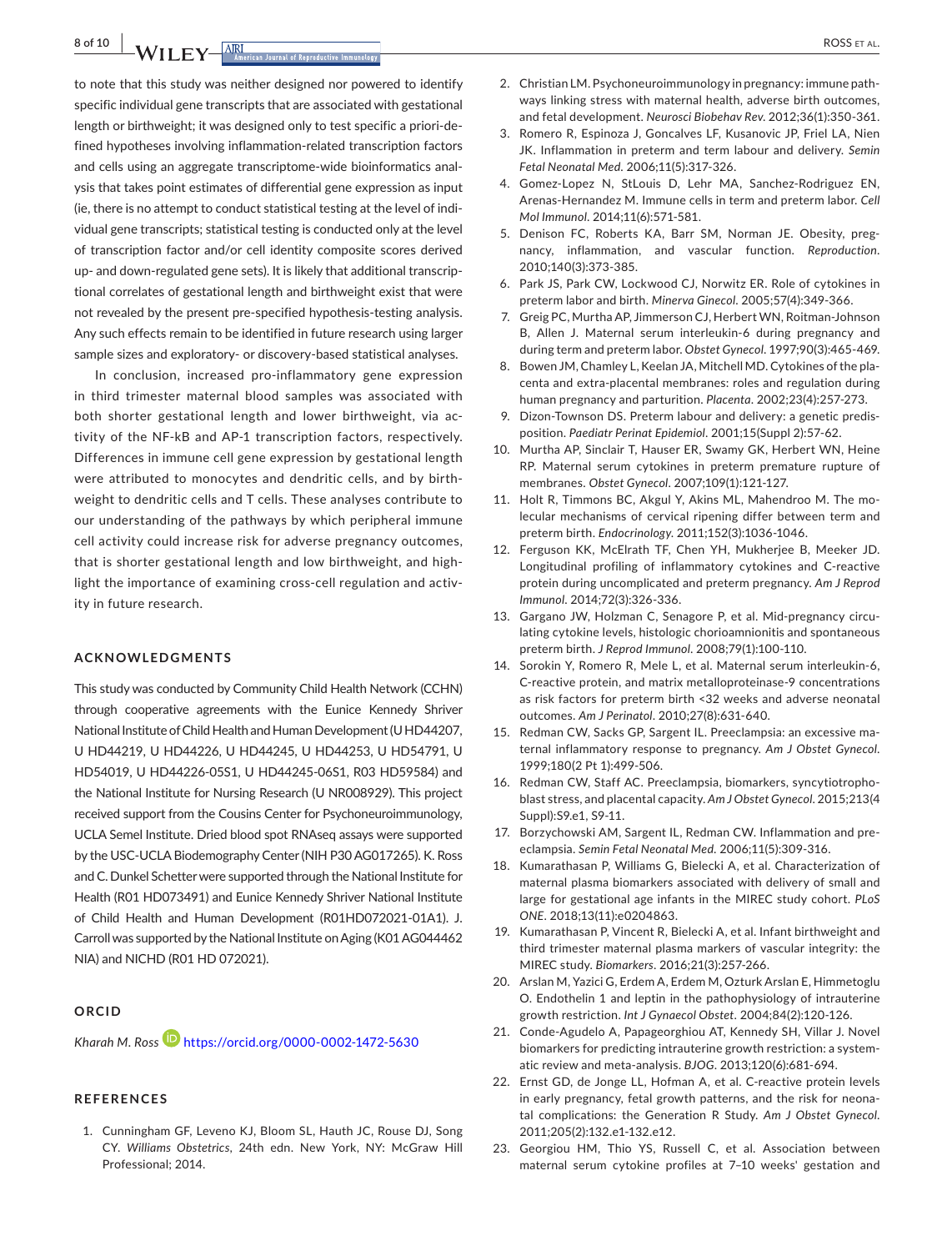birthweight in small for gestational age infants. *Am J Obstet Gynecol*. 2011;204(5):415.e1‐415.e12.

- 24. Haddad R, Tromp G, Kuivaniemi H, et al. Human spontaneous labor without histologic chroioamnionitis is characterized by acute inflammation gene expression. *Am J Obstet Gynecol*. 2006;195(2):394. e1‐394.e24.
- 25. Mayor-Lynn K, Toloubeydokhti T, Cruz AC, Chegini N, Expression profile of microRNAs and mRNAs in human placentas from preg‐ nancies complicated by preeclampsia and preterm labor. *Reprod Sci*. 2011;18(1):46‐56.
- 26. Gibbs I, Leavey K, Benton SJ, Grynspan D, Bainbridge SA, Cox BJ. Placental transcriptional and histologic subtypes of normotensive fetal growth restriction are comparable to preeclampsia. *Am J Obstet Gynecol*. 2018;220(1):110.e1‐110.e21.
- 27. Thamotharan S, Chu A, Kempf K, et al. Differential microRNA expression in human placentas of term intra‐uterine growth restric‐ tion that regulates target genes mediating angiogenesis and amino acid transport. *PLoS ONE*. 2017;12(5):e0176493.
- 28. Heng YJ, Pennell CE, McDonald SW, et al. Maternal whole blood gene expression at 18 and 28 weeks of gestation associated with spontaneous preterm birth in asymptomatic women. *PLoS ONE*. 2016;11(6):e0155191.
- 29. Paquette AG, Shynlova O, Kibschull M, et al. Comparative analysis of gene expression in maternal peripheral blood and mono‐ cytes during spontaneous preterm labor. *Am J Obstet Gynecol*. 2018;218(3):345.e1‐345.e30.
- 30. Tarca AL, Romero R, Xu Z, et al. Targeted expression profiling by RNA‐Seq improves detection of cellular dynamics during preg‐ nancy and identifies a role for T cells in term parturition. *Sci Rep*. 2019;9(1):848.
- 31. Vora B, Wang A, Kosti I, et al. Meta-analysis of maternal and fetal transcriptomic data elucidates the role of adaptive and innate im‐ munity in preterm birth. *Front Immunol*. 2018;9:993.
- 32. Subramanian A, Tamayo P, Mootha VK, et al. Gene set enrichment analysis: a knowledge‐based approach for interpreting genome‐wide ex‐ pression profiles. *Proc Natl Acad Sci USA*. 2005;102(43):15545‐15550.
- 33. Tsang J, Vong J, Ji L, et al. Integrative single-cell and cell-free plasma RNA transcriptomics elucidates placental cellular dynamics. *Proc Natl Acad Sci USA*. 2017;114(37):E7786‐E7795.
- 34. Mor G, Cardenas I. The immune system in pregnancy: a unique complexity. *Am J Reprod Immunol*. 2010;63(6):425‐433.
- 35. Challis JR, Lockwood CJ, Myatt L, Norman JE, Strauss JF 3rd, Petraglia F. Inflammation and pregnancy. *Reprod Sci*. 2009;16(2):206‐215.
- 36. Sacks G, Sargent I, Redman C. An innate view of human pregnancy. *Immunol Today*. 1999;20(3):114‐118.
- 37. Piccinni M‐P. Role of immune cells in pregnancy. *Autoimmunity*. 2009;36(1):1‐4.
- 38. Saito S, Nakashima A, Shima T, Ito M. Th1/Th2/Th17 and regulatory T‐cell paradigm in pregnancy. *Am J Reprod Immunol*. 2010;63(6):601‐610.
- 39. Sargent IL, Borzychowski AM, Redman CW. NK cells and human pregnancy–an inflammatory view. *Trends Immunol*. 2006;27(9):399‐404.
- 40. Luppi P. How immune mechanisms are affected by pregnancy. *Vaccine*. 2003;21(24):3352‐3357.
- 41. Cole SW, Hawkley LC, Arevalo JM, Cacioppo JT. Transcript origin analysis identifies antigen‐presenting cells as primary targets of so‐ cially regulated gene expression in leukocytes. *Proc Natl Acad Sci USA*. 2011;108(7):3080‐3085.
- 42. Cole SW, Yan W, Galic Z, Arevalo J, Zack JA. Expression-based monitoring of transcription factor activity: the TELiS database. *Bioinformatics*. 2005;21(6):803‐810.
- 43. Ramey SL, Schafer P, DeClerque JL, et al. The preconception stress and resiliency pathways model: a multi‐level framework

on maternal, paternal, and child health disparities derived by community‐based participatory research. *Matern Child Health J*. 2015;19(4):707‐719.

- 44. Dunkel Schetter C, Schafer P, Lanzi RG, et al. Shedding light on the mechanisms underlying health disparities through community participatory methods: the stress pathway. *Perspect Psychol Sci*. 2013;8(6):613‐633.
- 45. McDade TW, Ross KM, Fried R, et al. Genome‐wide profiling of RNA from dried blood spots: convergence with bioinformatics re‐ sults derived from whole venous blood and peripheral blood mono‐ nuclear cells. *Biodemography Soc Biol*. 2016;62(2):182‐197.
- 46. Mitchell AM, Porter K, Christian LM. Examination of the role of obesity in the association between childhood trauma and inflam‐ mation during pregnancy. *Health Psychol*. 2018;37(2):114‐124.
- 47. Behrman RE, Butler AS. *Preterm Birth: Causes, Consequences, and Prevention*. Washington, DC: National Academy of Sciences; 2007.
- 48. Kuschner WG, D'Alessandro A, Wong H, Blanc PD. Dose-dependent cigarette smoking‐related inflammatory responses in healthy adults. *Eur Respir J*. 1996;9(10):1989‐1994.
- 49. Imhof A, Koenig W. Alcohol inflammation and coronary heart disease. *Addict Biol*. 2003;8(3):271‐277.
- 50. Christian LM, Porter K. Longitudinal changes in serum proinflam‐ matory markers across pregnancy and postpartum: effects of ma‐ ternal body mass index. *Cytokine*. 2014;70:134‐140.
- 51. Ross KM, Miller G, Culhane J, et al. Patterns of peripheral cytokine expression during pregnancy in two cohorts and associations with inflammatory markers in cord blood. *Am J Reprod Immunol*. 2016;76(5):406‐414.
- 52. Cole SW, Galic Z, Zack JA. Controlling false-negative errors in microarray differential expression analysis: a PRIM approach. *Bioinformatics*. 2003;19(14):1808‐1816.
- 53. Miller GE, Chen E, Sze J, et al. A functional genomic fingerprint of chronic stress in humans: blunted glucocorticoid and increased NF‐ kappaB signaling. *Biol Psychiatry*. 2008;64(4):266‐272.
- 54. Fredrickson BL, Grewen KM, Coffey KA, et al. A functional genomic perspective on human well‐being. *Proc Natl Acad Sci USA*. 2013;110(33):13684‐13689.
- 55. Kutner M, Nachtsheim C, Neter J, Li W. *Applied Linear Statistics Models*, 5th edn. New York, NY: McGraw‐Hill/Irwin; 2005.
- 56. Press WH, Teukolsky SA, Vetterling WT, Flannery BP. *Numerical Recipies in C: The Art of Scientific Computing*. New York, NY: Cambridge University Press; 2002.
- 57. Witten DM, Tibshirani R. A comparison of fold-change and the t-statistic for microarray data analysis. *Analysis*. 2007;1776:58‐85.
- 58. Shi L, Jones WD, Jensen RV, et al. The balance of reproducibility, sensitivity, and specificity of lists of differentially expressed genes in microarray studies. *BMC Bioinformatics*. 2008;9(Suppl 9):S10.
- 59. Su AI, Wiltshire T, Batalov S, et al. A gene atlas of the mouse and human protein‐encoding transcriptomes. *Proc Natl Acad Sci USA*. 2004;101(16):6062‐6067.
- 60. Yoshimura T, Inaba M, Sugiura K, et al. Analyses of dendritic cell subsets in pregnancy. *Am J Reprod Immunol*. 2003;50(2):137‐145.
- 61. Darmochwal-Kolarz D, Rolinski J, Tabarkiewicz J, et al. Myeloid and lymphoid dendritic cells in normal pregnancy and pre‐eclampsia. *Clin Exp Immunol*. 2003;132(2):339‐344.
- 62. Bachy V, Williams DJ, Ibrahim MA. Altered dendritic cell function in normal pregnancy. *J Reprod Immunol*. 2008;78(1):11‐21.
- 63. Della Bella S, Giannelli S, Cozzi V, et al. Incomplete activation of peripheral blood dendritic cells during healthy human pregnancy. *Clin Exp Immunol*. 2011;164(2):180‐192.
- 64. Yen J, Kocieda VP, Jing H, Ganea D. Prostaglandin E2 induces matrix metalloproteinase 9 expression in dendritic cells through two in‐ dependent signaling pathways leading to activator protein 1 (AP‐1) activation. *J Biol Chem*. 2011;286:38913‐38923.